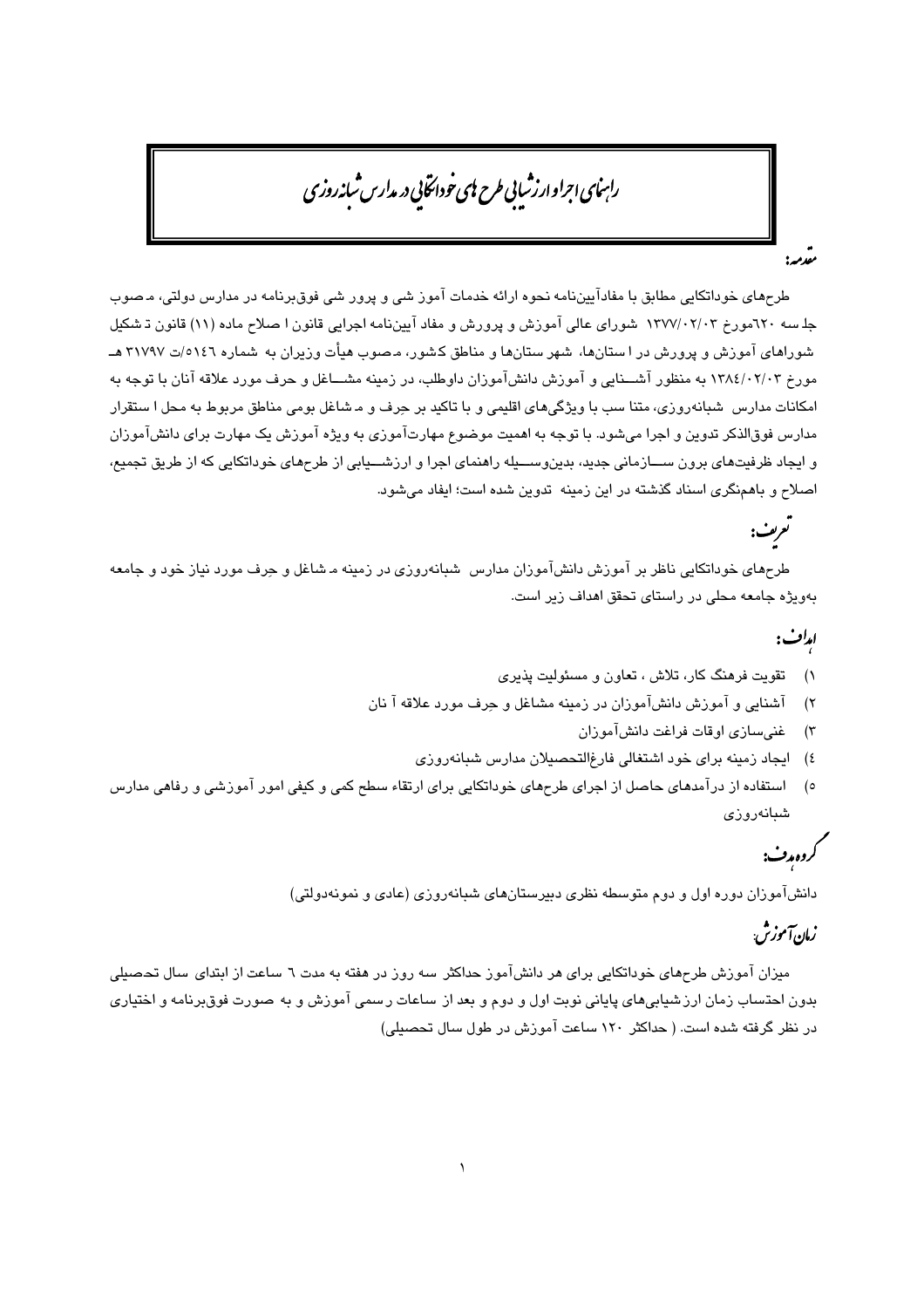## مكان اجرا:

۱) دبیرستانهای شبانهروزی دوره اول و دوم متوسطه

۲) هنرستانهای فنی حرفهای و کاردانش

۳) آموزشگاههای آزاد فنی و حرفهای دارای مجوز از سازمان آموزش فنی و حرفهای کشور

٤) كارگاههاى توليدى، صنعتى و… مورد تائيد آموزش و پرورش شهرستان / ناحيه / منطقه

**توج**ه: در صـورت اسـتفاده از ظرفیتهای مندرج در بند ۲ و ۳ و ٤ رعایت ضـوابط و مقرارت مربوط به خروج دانشآموزان از واحد آموزشی باید رعایت شود.

## محتواد

محتوای طرحهای خوداتکایی در ٤ خو شه « خدمات ، صنعت، فرهنگ و هنر و کشاورزی» با توجه به شرایط و ویژگیهای اقلیمی، جغرافیایی، فرهنگی مناطق، نیاز بازار کار، علایق دانشآموزان و نیز امکانات و تجهیزات مورد نیاز، مطابق با جدول زیر در نظر گرفته میشود.

| گروه ۱۰                                                                    | گروه ۹           | گروه ۸           | گروه ۷           | گروه ۶                  | گروه ۵             | گروه ۴                        | گروه ۳                          | گروه ۲                          | گروه ۱                                                              | نام خوشه       |
|----------------------------------------------------------------------------|------------------|------------------|------------------|-------------------------|--------------------|-------------------------------|---------------------------------|---------------------------------|---------------------------------------------------------------------|----------------|
| گروه مهارت های متناسب با نیاز و ظریفتهای محلی و بومی استان /شهرستان/ منطقه |                  |                  |                  |                         | مراقبت<br>زیبایی   | گردشگر <i>ی</i>               | فناوري<br>اطلاعات و<br>ارتباطات | صنايع<br>پوشاک                  | تغذيه                                                               | خدمات          |
|                                                                            |                  | معماري           | صنايع<br>كاغذ    | صنايع<br>خودرو          | صنايع چوب          | صنايع<br>چرم،<br>پوست و<br>خز | تأسيسات                         | برق                             | الكترونيك                                                           | صنعت           |
|                                                                            | هنرهای<br>نمایشی | هنرهای<br>تزئينى | هنرهای<br>تجسمى  | صنعت<br>فرش             | طلا و<br>جواهرسازی | صنعت<br>چاپ                   | صنايع<br>دستی<br>«بافت»         | صنايع دستى<br>«دوختهای<br>سنتى» | صنايع<br>دستی<br>«چوب، فلز،<br>سفال،<br>چاپ، سنگ<br>،شیشه ،<br>چرم» | فرهنگ و<br>هنر |
|                                                                            |                  |                  | گیاهان<br>دارویی | فناوري<br>زيست<br>محيطى | صنايع غذايي        | امور<br>شيلات و<br>آبزی پروری | امور زراعى                      | امور دام و<br>ماكيان            | امور باغی                                                           | كشاورزى        |

خوشهها و گروههای مهارتی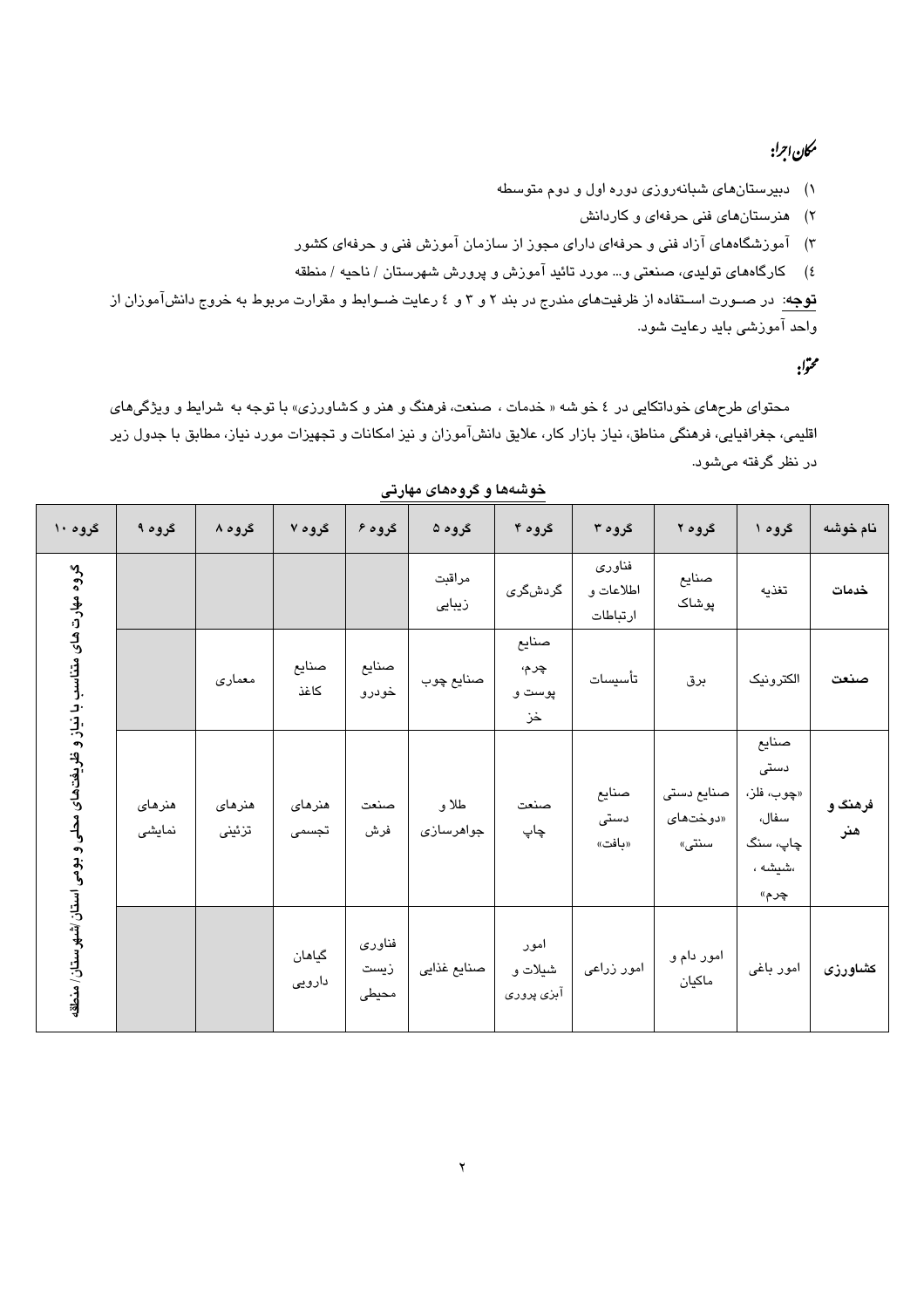## مرسان:

- دبیران دروس کار و فناوری ، فرهنگ و هنر، هنر و کارگاه کارآفرینی و تولید
- مدبر ان، معاوینان، دبیران و سرپرستان مدارس شیانهروزی ( ترجیحاً دارای کارت مربیگری از سوی سازمان آموزش ننی و حرفهای)  $(\tau)$ 
	- هنرآموزان هنرستانهای فنی و حرفهای  $(\tau$
- ٤) اولیاء دانشآموزان ، نیروهای جهادی و داوطلب دارای تخصــص و مهارت در یک یا چند حوزه مهارتی، با اخذ نظر گزینش، و بدون صـــدور هرگونه ابلاغ و گواهی اشـــتغال به کار از ســـوی مدرســـه و اداره آموزش و پرورش و عدم ایجاد تعهد اســتخدامی و مالی برای مدرســه و آموزش و پرورش، در بازه زمانی معیّن ، با مصــوبه انجمن اولیاء و مربیان مدرســه و هماهنگی اداره آموزش و پرورش شهرستان / منطقه / ناحیه

*۔<br>لاه*: بهکارگیری مربی مرد برای مدارس پسرانه و مربی زن برای مدارس دخترانه جهت اجرای طرحهای خوداتکایی الزامی است.

## مناس مالی:

منابع مالی برای کمک به اجرای طرح میتواند از طرق زیر تأمین شود:

- مفاد بند ٤ ماده ١١ قانون تشكيل شوراهاي آموزش و پرورش
- اعتبارات مربوبط به ردیف ۷– ۱۲۷۰۰۰ برنامه ۳۰۱۰۳۰۰۰ با عنوان اجرای ســند تحول بنیادین آموزش و پرورش و کیفیت ىخشى يە آموزش دورە متوسطە
- حمایت مراکز، مؤسسات، نهادها، سازمانها (دولتی و غیردولتی) و دستگاههای اجرایی در امر مهارتآموزی و اشت**غ**الزایی
	- کمکهای مردمی و خیّرین با رعایت قوانین و مقررات مربوط

## تور:

- تمامی وجوه دریافتی اعم از دولتی، کمکهای مردمی، مؤسسات و سازمانها باید به حساب اختصاصی مدرسه شبانهروزی مجری طرح خوداتکایی واریز و زیر نظر شورای مالی واحد آموزشی و مطابق ضوابط و دستورالعمل مالی مدارس هزینه شو د.
- ۲. با توجه به اینکه یکی از اهداف اصـلی اجرای طرحهای خوداتکایی، آموزش و ارتقاء توانمندیهای دانشآموزان اسـت؛ لذا ضـروری اسـت؛ ضـمن توجه به اصـل پیشگیری در بروز حوادث و رعایت ضـوابط بهداشـتی، با اسـتفاده از ظرفیتهای قانونی موجود و آییننامه اجرایی مدارس مصوب جلسه (٤١) کمیسیون معین شورای عالی آموزش و پرورش مورخ ۱۰/ ۱٤٠٠/۰٥ «بند ١١ و ١٤ از بخش اجرا و پشتیبانی وظایف مدیریتی مدیران مدارس» از هر نوع تصدیگری غیرمجاز توسط مدر سه، اجتناب و در صورت امکان زمینههای منا سب آموز شی و تربیتی برای بهرهگیری از اوقات فراغت دانشآموزان و جلوگیری از هدر رفت استعدادهای آنان فراهم شود.

# اركان مئول وشمرح وظائف:

۱. ستاد: (کمیته تخصصی آموزشی و پرورشی)

کمیته تخصصصی آموزشی و پرورشی در ستاد، موضوع نامه شماره ۷۱۰/٤ مورخ ۱۳۹۹/۰۱/۲۰ معاونت برنامهریزی و توسعه منابع، با ترکیب ا شاره شده در نامه مزبور و در را ستای اجرای بند ۲ و ۳ و ۱ از شرح وظایف کمیته به شرح زیر هر سه ماه بکيار يا دعوت معاون آموزش متوسطه تشکيل مي شود:

• مطالعه و برنامهریزی به منظور تحقق اهداف دورههای تحصیلی در ساحتهای ششگانه تعلیم و تربیت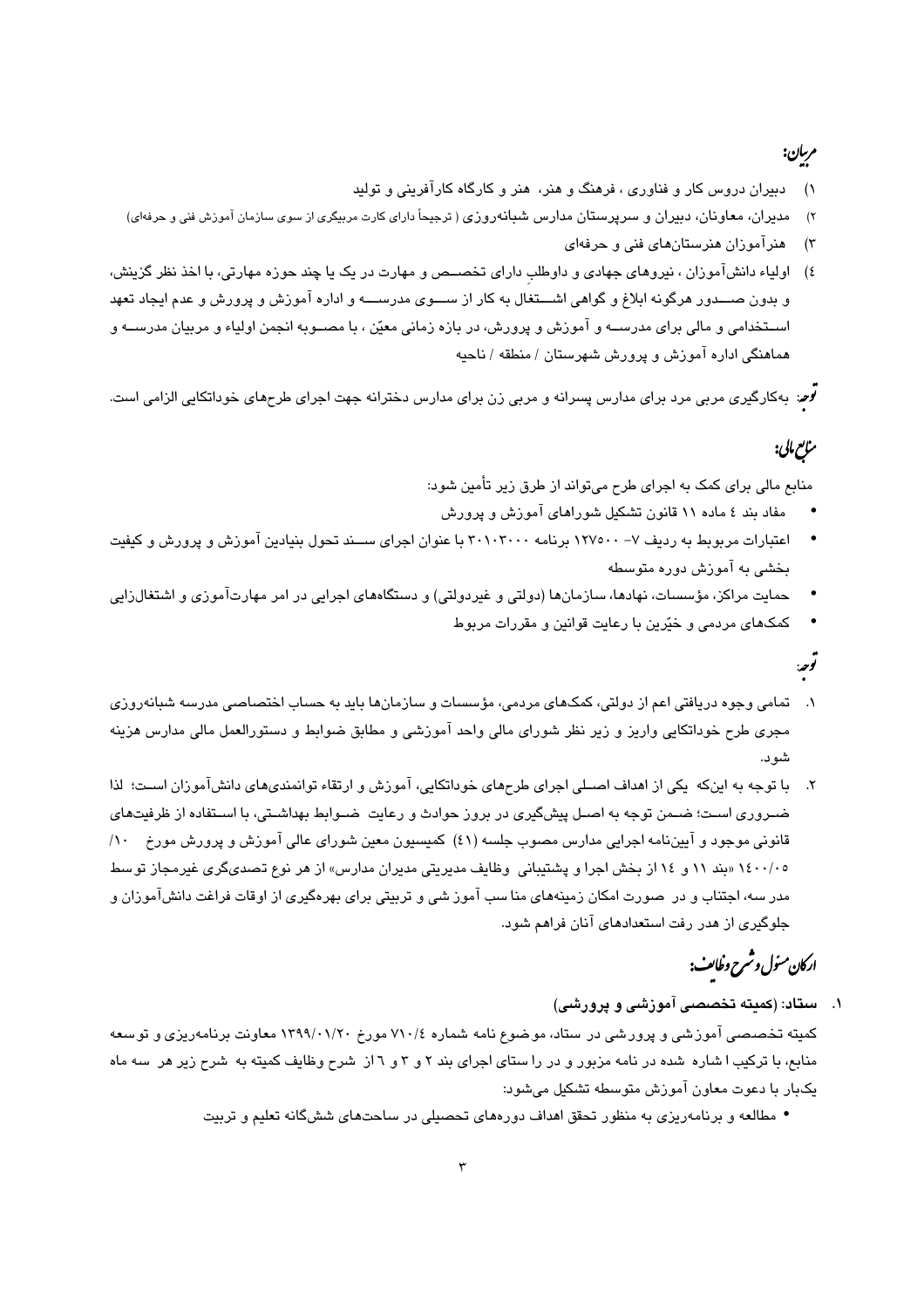- رفع موانع فعالیتهای آموزشی، تربیتی و پژوهشی و فرصتسازی برای تأمین و بسط عدالت آموزشی و تربیتی
- مطالعه و شناسایی ایجاد فرصت بهمنظور بهرهمندی از ظرفیتهای برونسازمانی از طریق تنظیم تفاهمنامههای مرتبط با مسائل تعلیم و تربیت در جهت کیفیتبخشی به حوزه تربیت و یادگیری
	- ۲. اداره کل آموزش و پرورش استان:
	- کمیته تخصصی آموزشی و پرورشی

مطابق نامه شــماره ٧١٠/٤ مورخ ١٣٩٩/٠١/٢٠ معاونت برنامهريزي و توســـعه منابع، اداره كل آموزش و پرورش ا ستان موظف ا ست با م سئولیت معاون آموزش متو سطه، کمیته مذکور را با دعوت از مدیران و کار شنا سان مرتبط با موضوع، تشکیل و نسبت به برگزاری جلسات آن هر سه ماه یکبار اقدام نماید.

#### وظايف:

- ۱. طراحی، تدوین و اجرای برنامههای منا سب جهت فرهنگ سازی، آموزش و آگاهیبخشی به اولیای دانشآموزان با بهرهگیری از ظرفیت کلاسهای آموزش خانواده، رسانههای محلی و شبکههای اجتماعی معتبر داخلی
	- ۲. جذب و بهکارگیری منابع مالی دولتی
	- هماهنگی با شورای آموزش و پرورش استان در خصوص اجرای مطلوب طرحهای خوداتکایی  $\cdot$
- شناسایی نهادها و مؤسسات دولتی، سازمانهای مردم نهاد و خیّرین و برنامهریزی برای جلب مشارکت آنها در  $.5\,$ امر مهارتآموزی
	- بررسی مهارتهای مورد نیاز شهرستانها / مناطق/ نواحی  $\cdot$ .0
	- ٦. ايجاد بانک اطلاعاتي مربوط به طرحهاي خوداتکايي و دانشآموزان تحت پوشش طرح
		- نظارت بر فرایند اجرای طرحهای خوداتکایی در مدارس شبانهروزی  $\mathsf{V}$
	- نظارت بر فرایند ارزشیابی از طرحهای خوداتکایی و انتخاب طرحهای برگزیده جهت معرفی به ستاد  $\boldsymbol{\mathcal{A}}$ 
		- ۳. اداره آموزش و پرورش شهرستان / منطقه/ ناحیه

#### كارگروه توسعه مديريت

اداره آموزش و پرورش شـــهرســـتان / منطقه / ناحیه موظف اســـت کارگروه مذکور را با دعوت از مدیران و کارشناسان مرتبط با موضوع تشکیل و نسبت به برگزاری جلسات آن هر دو ماه یکبار اقدام نماید.

## وظايف:

- ۱) آموزش، توجیه و تبیین مدیران و سرپرستان مدارس شبانهروزی در خصوص اهداف و فرایندهای اجرایی و ارزشیابی از طرحهای خوداتکایی
- ۲) پیشبینی و اجرای برنامههای لازم در راستای فرهنگسازی و اطلاعرسانی، آموزش و آگاهیبخشی عمومی با هماهنگی کمیته تخصصی آموزشی و پرورشی اداره کل آموزش و پرورش استان
- ۳) هماهنگی با شورای آموزش و پرورش شهرستان/ ناحیه/ منطقه برای اجرای مطلوب طرحهای خوداتکایی و اخذ مصوبه راجع به تعیین ضوابط، نحوه و میزان دریافت و هزینه وجوه مربوط از دانشآموزان و اولیاء
	- ٤) شناسايي نيازهاي بومي شهرستان/ ناحيه/ منطقه و اعلام آنها به مدارس شبانهروزي
		- ٥) قهيه برنامه عملياتي و پيشبيني اعتبارات لازم براي اجراي طرحهاي خوداتكايي
			- ٦) نظارت بر فرایند اجرای طرحهای خوداتکایی در مدارس شبانهروزی
	- ۷) ارزشیابی طرحهای خوداتکایی و معرفی طرحهای برگزیده به اداره کل آموزش و پرورش استان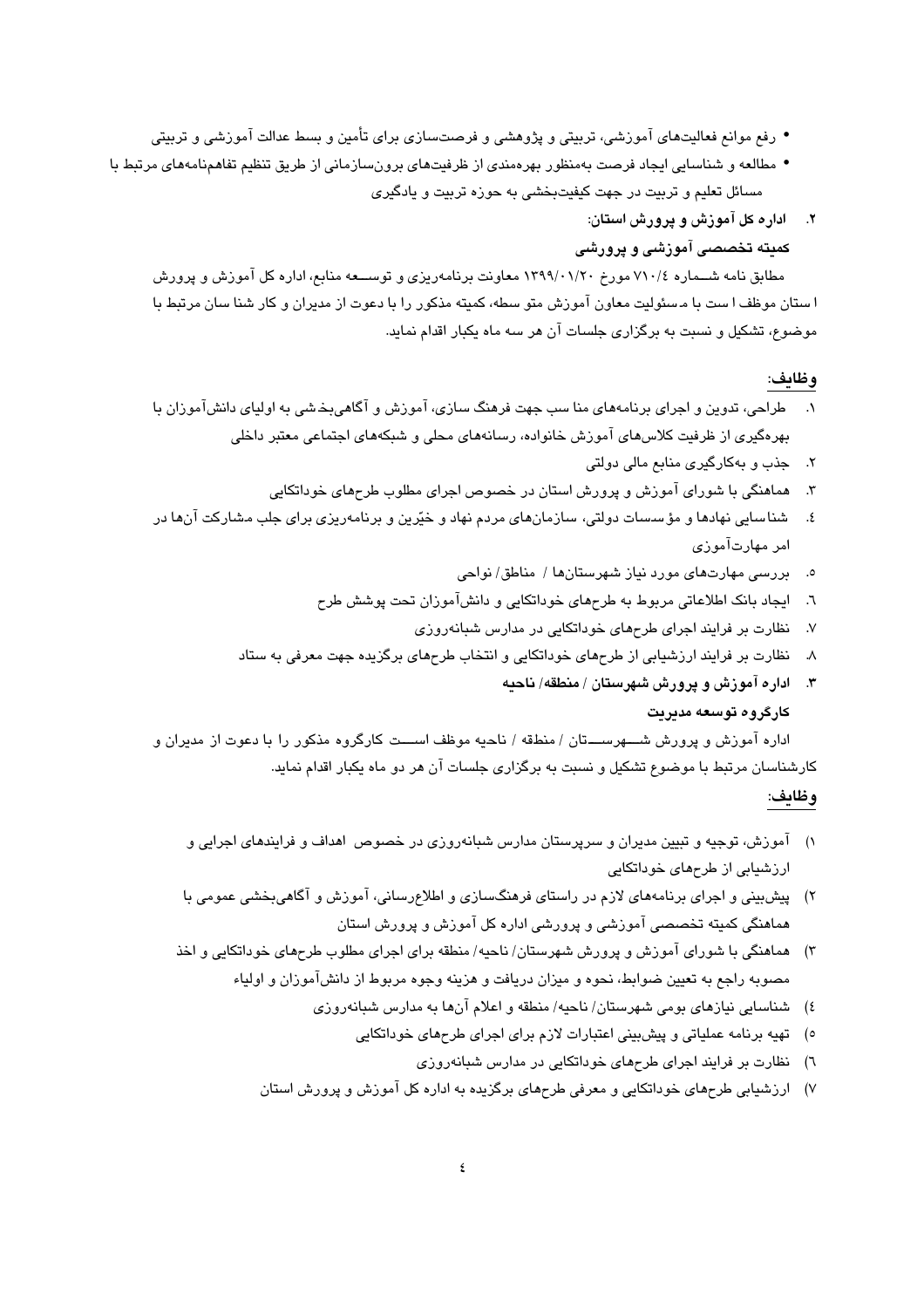۴) مدرسه: شورای مدرسه شــورای مدرســـه با مســئولیت مدیر واحد آموزشـــی و دعوت از اعضـــای شــورا نســـبت به تشــکیل جلســـات هرماه يكبار اقدام مى نمايد.

### اعضا:

- ۰۱ مدیر مدرسه (رئیس شورا)
	- ٢. معاونان مدرسه
	- ۳. نماینده شورای معلمان
- ٤. رئيس انجمن اوليا و مربيان
- ه. خير يا نماينده خير ساز( در مدارس خير ساز) مدير مدرســـه مي تواند عنداللزم از نماينده شــوراي دانشآموزي، مســئولان و معتمدين محله، افراد ذي ربط و صاحب نظر دعوت بهعمل آورد.

## وظايف:

- ۱) آموزش، توجیه و تبیین طرحهای خوداتکایی برای دبیران، دانشآموزان، و اولیای آنها
- ۲) نیازسنجی از دانشآموزان و اعلام اولویتهای طرحهای خوداتکایی به آموزش و پرورش محل جهت اخذ مصوبه از شورای آموزش و پرورش شهرستان/ ناحیه / منطقه
	- ۳) برنامهریزی و تلاش در جهت جذب منابع لازم برای اجرای طرحهای خوداتکایی
		- ٤) برنامەریزی برای پوشش حداکثری دانشآموزان
			- ٥) اجرای طرح در واحد آموزشی
		- ۴) همکاری در ارزشیابی و نظارت از طرحهای خوداتکایی

#### فرایند ارزشیابی از طرحهای خوداتکایی

#### الف) تعیین ملاکها، شاخصها و ابزارهای ارزیابی

برای برر سی و ارزیابی و ضعیت اجرای طرحهای خوداتکایی، ملاکها و شاخصهای ارزیابی زیر که جزئیات آنها در نمونبرگ ارزیابی طرحها «نمونبرگ شماره۲» لحاظ شده، مدنظر و مبنای محاسبه قرار گرفته است

- ١) شاخصهای ارزیابی زمینه (امکانسنجی)
- ۲) شاخصهای ارزیابی دروندادها (تمهید مقدمات)
- ۳) شاخصهای ارزیابی فرایندها (اقدامات اجرایی)
- ٤) شاخصهای ارزیابی محصول، برونداد و پیامدها (دستاوردها)

#### توجه:

۱) ضروری اسـت تمامی مدارس مجری پس از دریافت این دســتورالعمل، گزارش وضــعیت اجرای طرح/ طرحهای خوداتکایی را مطابق با «نمونبرگ شــماره۱» حداکثر تا پایان بهمنماه به ادارات آموزش و پرورش شــهرســتان/ ناحیه/ منطقه ارسال نمايند.

۲) ادارات آموزش و پرورش پس از جمعآوری نمونِبرگهای تکمیل شـــده «نمونِبرگ شـــماره و ۱ » و ارزیابی طرحهای خوداتکایی در قالب «نمون برگ شـــماره۲»، اطلاعات هر دو نمون برگ را حداکثر تا نیمه اول اردیبهشــت ماه به اداره کل آموزش و پرورش استان ارسال نمایند.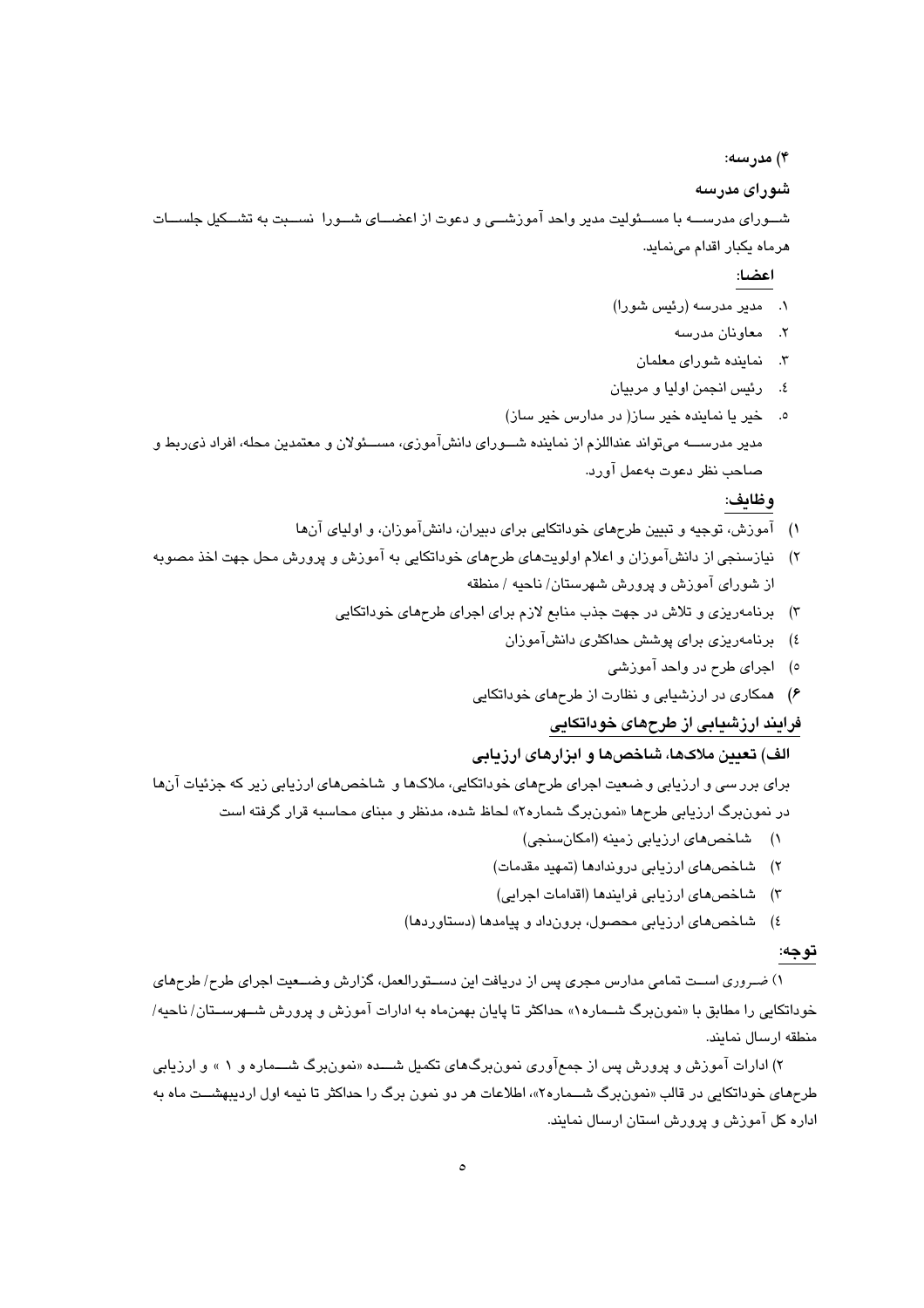ب) جمعآوری و تجزیه و تحلیل اطلاعات، تهیه گزارش نهایی و معرفی طرحهای برتر

- ۱) ادارات کل آموزش و پرورش فهرسـت مدارس شـبانهروزی مجری طرحهای خوداتکایی در هر سـال تحصــیلی را مطابق با «نمون برگ شماره ۳» حداکثر تا پایان بهمنماه به دفاتر آموزش ذی ربط ارسال نمایند.
- ۲) ادارات کل آموزش و پرورش اســتان۱ها بهمنظور بررســی و ارزیابی دقیق طرحهای خوداتکایی با توجه به مراحل و موارد زیر حداکثر تا نیمه اول تیرماه، گزارش نهایی اجرای طرحهای خوداتکایی را به همراه فهرســتی از طرحهای برتر منتخب استان به دفاتر آموزش ذي ربط ارسال نمايند. الف) برنامهریزی اجرای فرآیند ارزیابی طرحهای خوداتکایی بر اساس نمونبرگ شماره ٥ ب) حـصول اطمینان از تکمیل و ار سال نمونبرگهای شماره ۱ و ۲ تو سط اداره آموزش و پرورش شهر ستان /

منطقه/ناحبه ج ) بررسی و جمعبندی دقیق نمونبرگهای ارسالی از شهرستان / منطقه/ ناحیه و ارائه بازخورد مناسب به آنها لا*گ* انتخاب طرحهای برتر براساس امتیاز کسب شده توسط مدارس و تکمیل نمون برگ شماره ٤ هــــ) معرفی طرحهای برتر منتخب (طرحهایی که حداقل ۸۰ امتیاز از مجموع امتیازات نمونبرگ شماره ۲ را کسب کرده باشند) به ستاد بر اساس سهمیهای که هر سال برای هر استان تعیین و اعلام خواهد شد.

و*اگ* تهیه گزارش نهایی اجرای طرحهای خوداتکایی در استان و ارائه آن به ستاد

\* برای انجام فرایند ارزبایی از طرحهای خوداتکایی، شیباسیسته اسیست از کارشیسناس توانمند در امر ارزشیسایی و نظرسنجی، کارشناس/ کارشناس مسئول آموزش متوسطه شهرستان/ناحیه / منطقه/ و یک نفر از اعضاء گروههای آموزشی در حوزه فنی و حرفهای استفاده شود.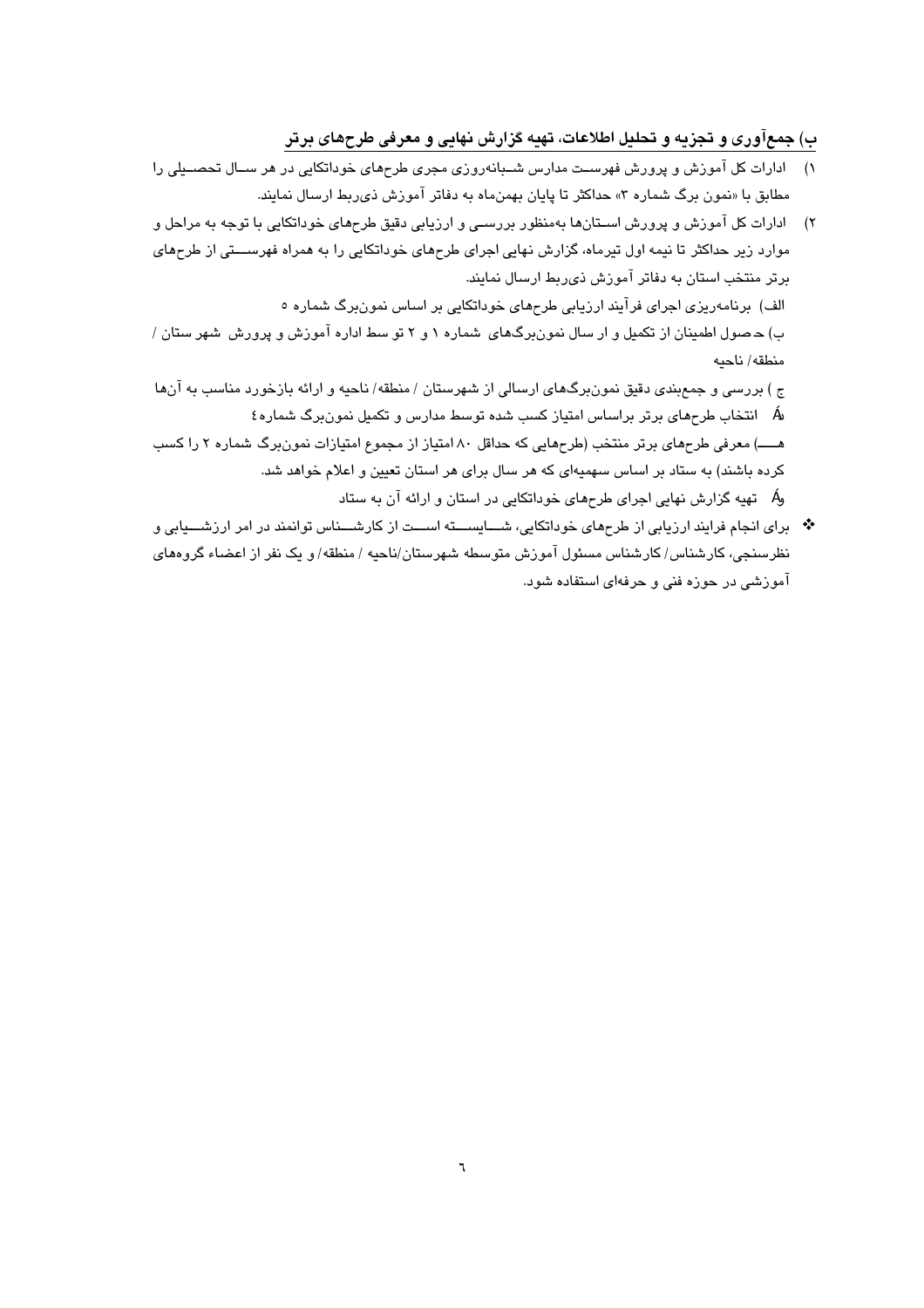#### راهنمای تکمیل نمونبرگ۲

ارزیابان محترم شــهرســتان/ناحیه / منطقه ، به منظور تکمیل نمون،برگ ملاکها و شــاخصهای ارزیابی طرحهای خوداتکایی، به موارد زیر توجه نمایند:

- ۰۱ ارزیابی زمینه (امکانسنجی)
- قبل از اجرای طرح، توجه به سه عنصر زیر ضروری است:
	- ـ شرايط اقليمي و محيطي
	- وجود امكانات اجرا اعم از فضا و تجهيزات
- ـ علايق و نياز دانشآموزان با اخذ نظر والدين و معلمان در انتخاب طرحها

انتظار می٫رود مدیر مدرسه پس از بررسی و حصول اطمینان از وجود و یا تأمین قطعی این سه عنصر در یک بازه زمانی مشخص، ذسبت به اجرای طرح خوداتکایی اقدام نماید. وجود یک یا دو صفحه گزارش توجیهی مبنی بر برر سی این شرایط در مدر سه کافی است. ارزیاب براساس گزارش موجود، برای هر یک از عناصر فوق ۱ تا ٥ امتیاز در نظر می گیرد.

۲. ارزیابی دروندادها (تمهید مقدمات)

اگر اجرای یک برنامه را شامل ٥ گام اساسی، زمینهیابی، طراحی، اجرا، ارزیابی و اصلاح برنامه در نظر بگیریم، تمهید مقدمات اجرا از اهمیت و جایگاه ویژهای برخوردار اســـت. در مرحله قبلی بررســـی جهت حصـــول اطمینان از وجود منابع صورت میگرفت؛ اما در این مرحله ارزیاب میبایست بررسی نماید تا چه حد از منابع مورد نیاز تعیین شده در حوزه فضای فیزیکی تجهیزات و اعتبارات تأمین شده و قابل مـشاهده ا ست. در این مرحله ارزیاب باید با حـضور در مدر سه و برر سی منابع بهکار گرفته شـده برای اجرای طرح و مطابقت آن با منابع مورد نیاز برای اجرای مطلوب طرح، تعیین نماید که مدرسـه در این خصوص چقدر موفق بوده است و بر اساس این دو محور، امتیاز مربوطه را منظور نماید.

٣. ارزيابي فرايندها (اقدامات اجرابي)

از جمله شروط موفقیت برنامه، اجرای آن مطابق زمانبندی تعیین شده، حصول اطمینان از تأمین و بهکارگیری عوامل و منابع معيّن و همچنين نظارت و كنترل مستمر آن است. ارزياب ميبايست ضمن حضور مستمر و يا متناوب در مدر سه اطمینان حاصـل کند که مدرسـه، سـاز و کار نظارت و کنترلی داشـته و اجرای طرح، مطابق برنامه تعیین شـده پیش می رود. بهطور مثال، چنان چه مقرر بوده در نیمه دوم مهرماه در خصـوص اجرای طرح خوداتکایی، برای کارکنان مدرســــه و دانشآموزان جلســات توجیهی و آموزشــی برگزار شــود، تحقق این امر در همان بازه زمانی، بررســی شــود و یا در اجرای طرحی نظیر قالیبافی، استقرار دار قالی و تهیه و تأمین ملزومات و بافت قالی، طبق برنامه زمان $بندی انجام شود.$ 

ارزیاب زمان و مسیر اجرا را برر سی مینماید. شایسته است ارزیاب بر اساس برر سی و تطبیق مشاهدات با برنامه تقویم اجرایی، فرایندها و مراحل انجام کار، مســتندات و مصـــاحبهها و … در چهار محور زیر امتیازات لازم را در نظر گرفته و در نمون،برگ مربوط ثبت نماید:

- اجرای طرح بر اساس زمانبندی تعیین شده،
- وجود سازوكار نظارتي (نظارت و كنترل دقيق و گام به گام)،
- استفاده از توانمندی هنرستانهای فنیوحرفهای و کاردانش و جلب مشارکت هنرآموزان و هنرجویان مجرب،
	- استفاده از ظرفیتهای برونسازمانی،
- ۴. ارزیابی محصول، برونداد و پیامدها (دستاوردها) بخش کلیدی اجرای برنامه، بررسـی دسـتاوردهای آن اسـت. تمامی تلاش۵ا برای اجرای مطلوب برنامه، میبایسـت منجر به نتایج و دســتاوردهای مطلوب شــود. لذا از نظر دفاتر آموزشــی منظور از دســتاوردها: تعداد و درصــد دانشآموزان تحت پوشش طرح، میزان استقبال و مشارکت دانشآموزان و اولیاء ایشان از اجرای طرح، میزان توفیق مدرسه در کسب درآمد یا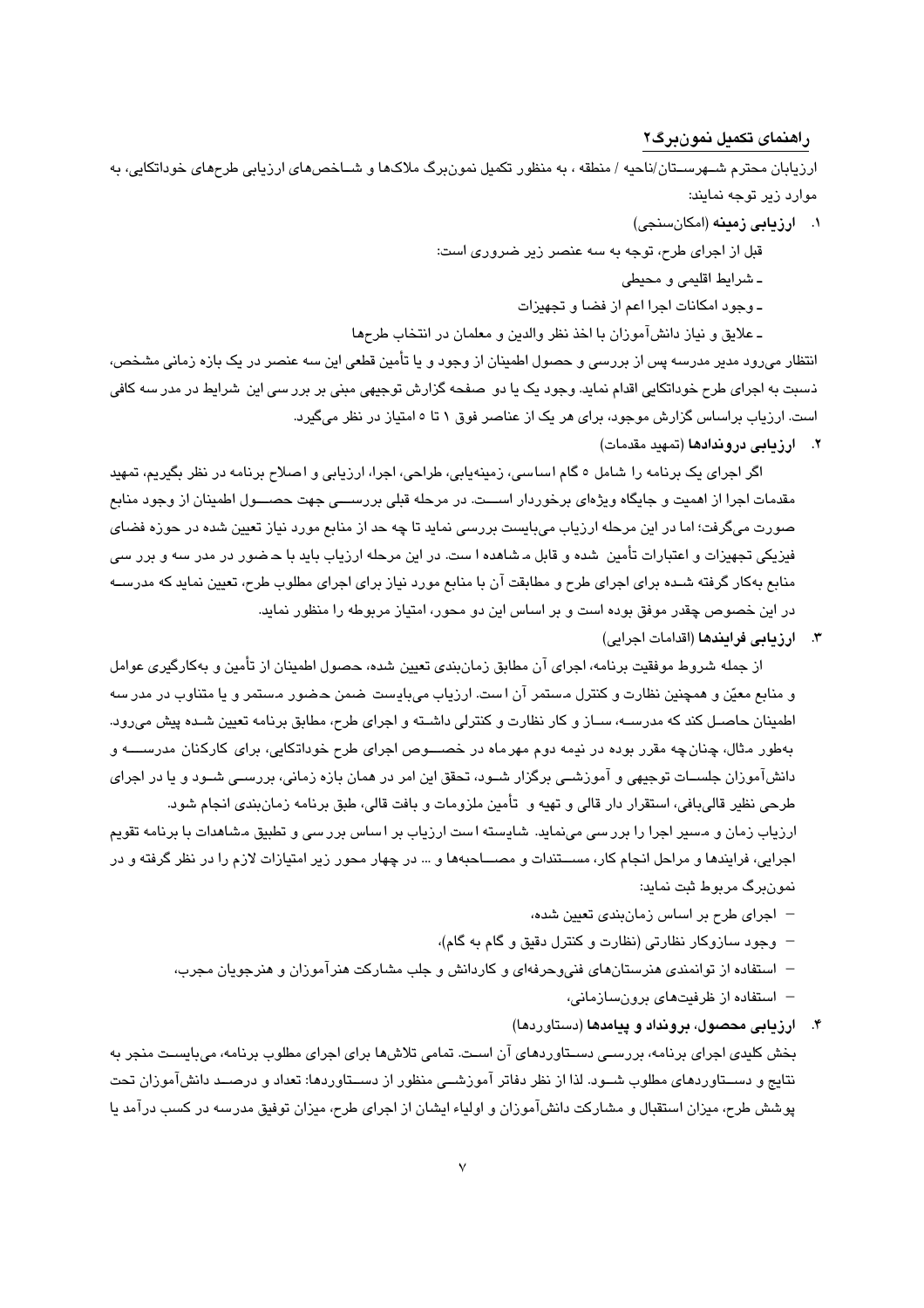ارزشآفرینی، منابع جذب شـده از ســایر ســازمانها و نهادها و همچنین میزان کسـب مهارت توسـط دانشآموزان اسـت که معیار ارزیابی آن تأییدیه یک مهارت خواهد بود که گواهینامه آن توســـط مراجع ذیربط با هماهنگی آموزش و پرورش شهرستان / منطقه / ناحیه و مدرسه صادر میشود.

#### از ارزیاب انتظار میرود:

الف) درصد دانشآموزان تحت پوشش طرح را محاسبه و بهازای هر ۲۰ درصد دانشآموزان ۱ امتیاز در نظر بگیرد. ب) درخصـوص جذب منابع (اعتبارات جذب شـده از سـاير سـازمانها) نيز بهازاي هر ٢٠ درصـد ارزش ريالي (از كل منابع مورد نیاز طرح) ۱ امتیاز و حداکثر ۵ امتیاز لحاظ شود.

ج) برای حمدور گواهی نامه یا تأییدیه مهارت نیز بهازای هر ۲۰ در صد دانشآموزان تحت پو شش طرح، ۱ امتیاز و حداکثر ۰ امتياز لحاظ شود.

#### ۵. خلاقت و نوآوري

خلاقیت را میتوان دیدن اشـــیاء و پدیدهها با نگاهی نو و غیرمعمولی و توجه به مســـائل از زوایایی که ســـایر افراد به آنها توجهی ندارند، دانست که به ارائه راهکارهای جدید و اثربخش میانجامد. در واقع خلاقیت را میتوان تولید اندیشه، راهکار و مفاهیمی در نظر داشت که یا دیدن، الهامگرفتن و تشاپهسازی مخصوص حاصل می شود.

خلاقیت به معنی توانایی ترکیب ایدهما در یک روش منحصـر به فرد یا ایجاد پیوسـتگی بین ایدهما اسـت. ولی نوآوری فرایند اخذ ایده خلاق و تبدیل آن به محصول، خدمات و روشهای جدید عملیات است به عبارت دیگر محصول خلاقیت، ابداع و نوآور*ی* است.

به این ترتیب ضــروری اسـت چنانچه ارزیاب، خلاقیت در ترکیب یا پیوســتگی میان ایدهها یا نوآوری در اجرای طرح، جذب منابع برون سازماني، نظارت و كنترل و… ملاحظه كرد، بسته به نوع، دامنه و اثربخشي خلاقيت و نوآوري، امتياز لازم , الحاظ كند.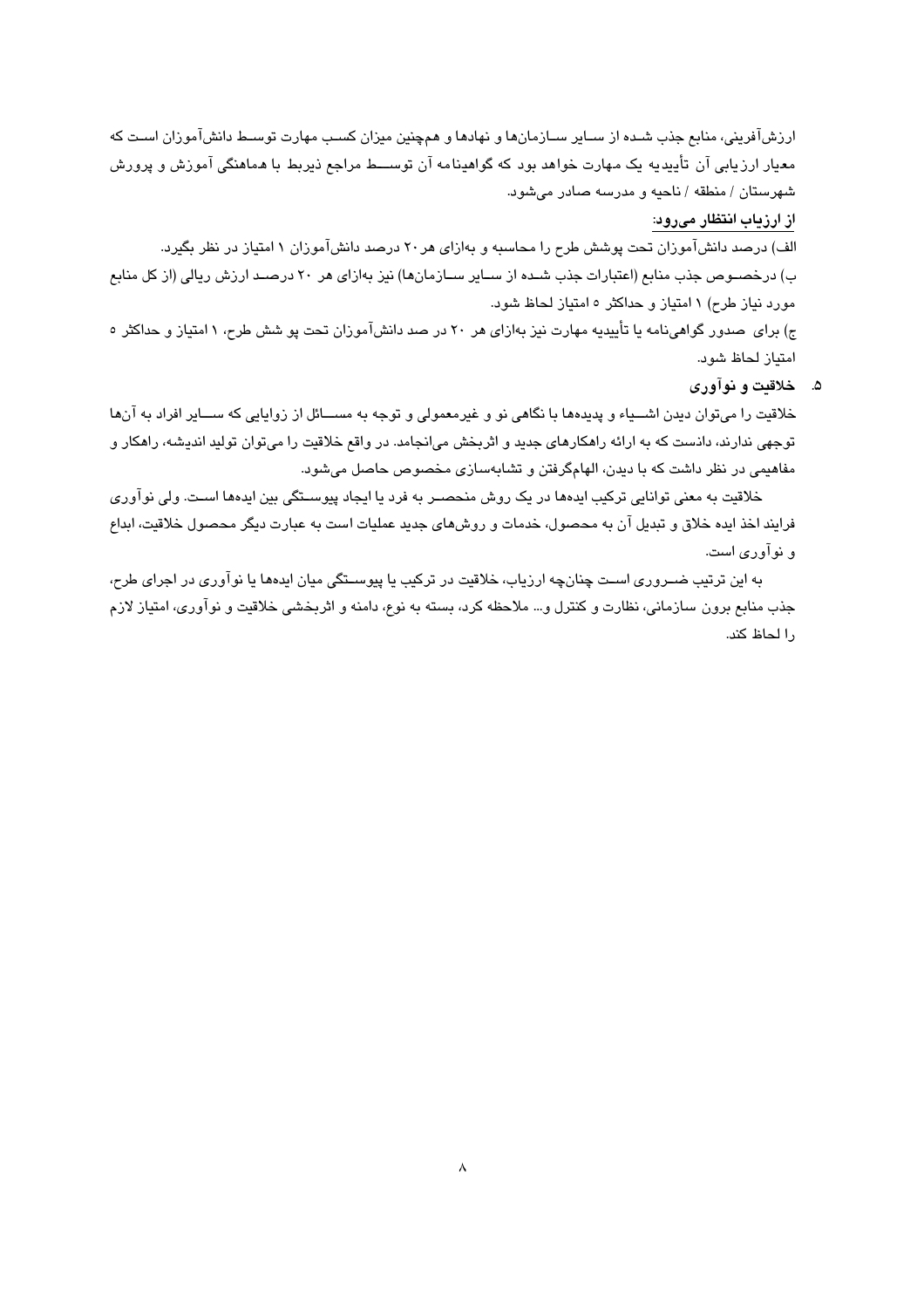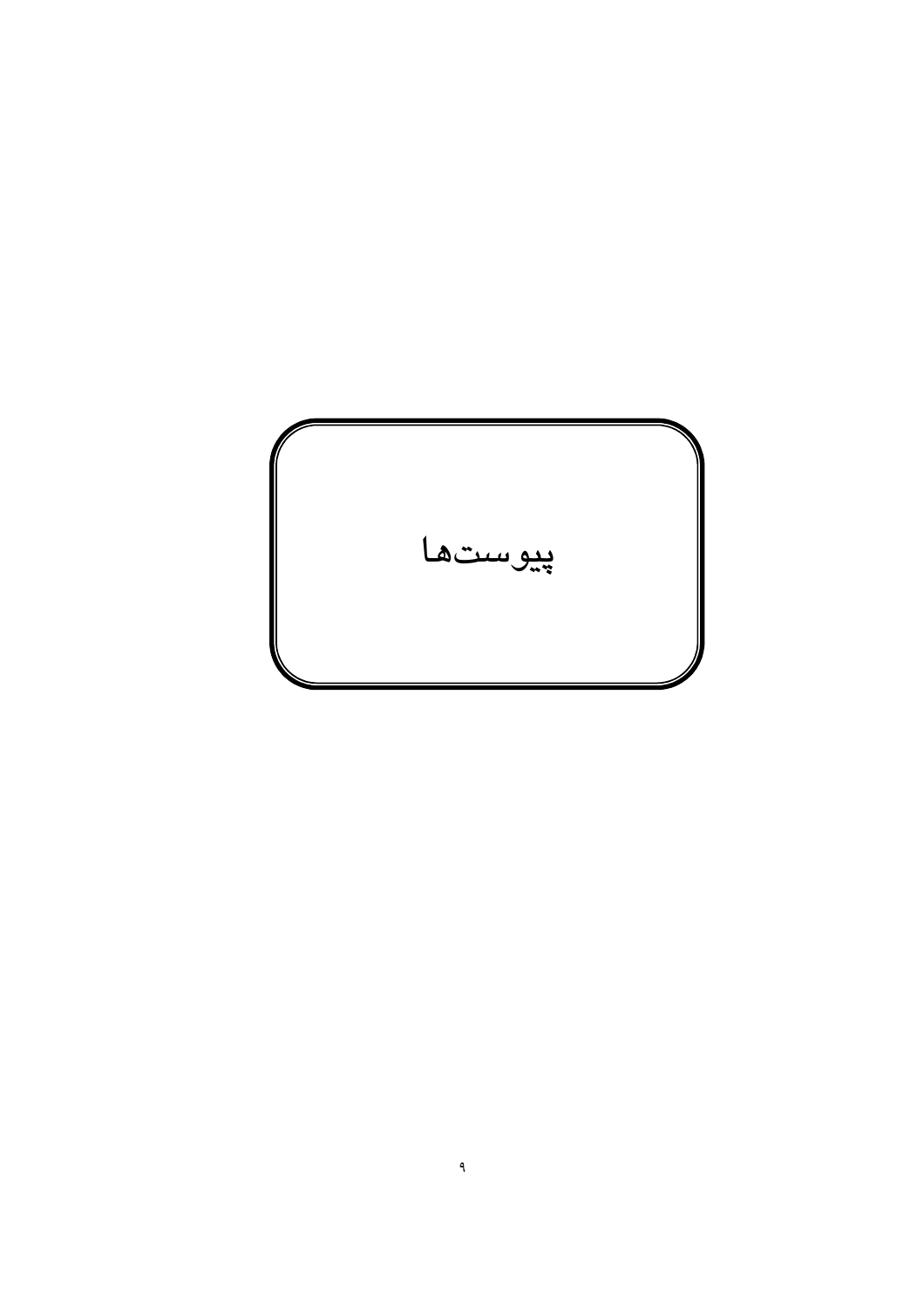| «نمونبرگ ۱»                                                                                                                    |  |
|--------------------------------------------------------------------------------------------------------------------------------|--|
| گزارش وضعیت اجرای طرح خوداتکایی دبیرستانهای شبانهروزی    استان    سال تحصیلی                                                   |  |
| مدیریت آموزش و پرورش شهرستان/ناحیه / منطقه                                                                                     |  |
| «این نمونبرگ توسط مدیران محترم مدارس مجری طرحهای خوداتکایی تکمیل شده و حداکثر تا پایان بهمنماه  به مناطق آموزشی ارسال شود.»    |  |
| شناسنامه مدرسه:                                                                                                                |  |
| دوره دوم متوسطه نظری□<br>دوره اول متوسطه□<br>دخترانه□⁄ پسرانه□<br>نام مدرسه:                                                   |  |
| تعداد كلاس: تعداد معلمان مدرسه:<br>تعداد دانشآموزان مدرسه:<br>تعداد دانشآموزان خوابگاهی:                                       |  |
| آدرس و شماره تماس مدرسه:<br>تعداد كاركنان ادارى:<br>تعداد سرپرستان:                                                            |  |
| شناسنامه طرح:                                                                                                                  |  |
| درصد دانشآموزان تحت پوشش طرح:<br>سال شروع طرح:                                                                                 |  |
| تعداد دانشآموزان تحت پوشش طرح(به تفكيك پايه):                                                                                  |  |
| پايه نهم:<br>نفر                                                                                                               |  |
| نفر/ پایه دوازدهم: نفر<br>نيروى انسانى تحت پوشش طرح:                                                                           |  |
| میزان مساعدتی که منابع انسانی داخل و یا خارج از مدرسه به صورت مستقیم در اجرای طرح انجام میدهند:                                |  |
| میزان همکاری و مشارکت در طول هفته به ساعت<br>  نحوه مشاركت *<br>ملاحظات<br>  تعداد<br>عنوان                                    |  |
| مدیر، معاونان و سرپرستان                                                                                                       |  |
| معلمان و مربيان                                                                                                                |  |
| نیروی انسانی خارج از مدرسه                                                                                                     |  |
| (مربی، استادکار و …)                                                                                                           |  |
| * منظور از نحوه مشارکت، بیان چگونگی همکاری اعم از آموزش دانشآموزان، ارایه کمکـهای مالی، مشاوره و راهنماییهای فنی و … است.      |  |
| فضای فیزیکی اختصاص داده شده به طرح:                                                                                            |  |
|                                                                                                                                |  |
| ۲. تعداد ………… باب از اتاقهای مدرسه، جمعا به میزان ………… مترمربع جهت امور …………………………………………… به این طرح اختصاص داده شده است.      |  |
|                                                                                                                                |  |
| <b>نحوه مشارکت دانشآموزان</b> : (دانشآموزان در چه روزهایی از هفته، چند ساعت در روز، چگونه و به چه میزان در طرح مشارکت میکنند.) |  |
|                                                                                                                                |  |
|                                                                                                                                |  |
| <b>نحوه مشارکت اولیاء دانش آموزان</b> : (مشارکت اولیاء در انجام امور فنی و آموزشی یا مشارکت مالی ایشان در اجرای مطلوب طرح )    |  |
|                                                                                                                                |  |
|                                                                                                                                |  |
| ميزان پيشرفت طرح:                                                                                                              |  |
| تا ۲۰ درصد ا $\Gamma$ ۲۰ تا ٤٠ درصد ا $\Gamma$ ۱۱ تا ۲۰ درصد است ۸۰ تا ۸۰ درصد است با ۹۱ تا ۱۰۰ درصد است                       |  |
| دستاورد های اجرای طرح: (دستاورد های اجرای طرح به تفکیک ذکر شود.)                                                               |  |
|                                                                                                                                |  |
| ٢. توليد محصول                                                                                                                 |  |
|                                                                                                                                |  |
| ٤.                                                                                                                             |  |
|                                                                                                                                |  |
| نام و نام خانوادگی و امضاء مدیر دبیرستان:<br>تاريخ:                                                                            |  |
|                                                                                                                                |  |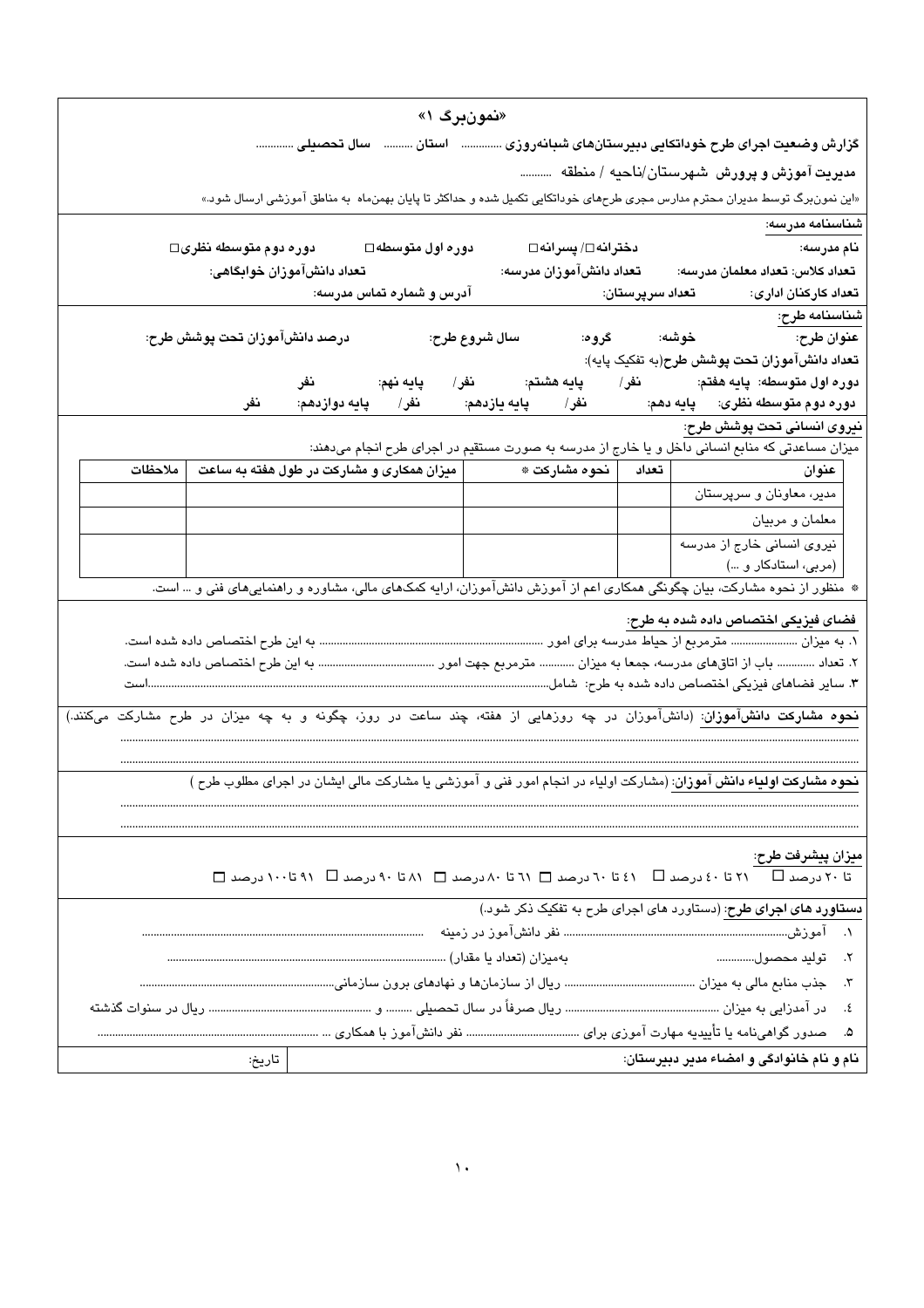نمونبرگ شماره ۲: (ارزیابی طرحهای خوداتکایی توسط مناطق آموزشی)

استان: ........... شهرستان/ناحیه/منطقه:.................... دبیرستان شبانهروزی:..........................

دوره تحصیلی: اول متوسطه □ دوم متوسطه نظری □ سال تحصیلی:.........................

«این نمون برگ توسط شهرستان/ ناحیه/ منطقه برای هر طرح تکمیل شده و حداکثر تا نیمه اول اردیبهشتماه جهت تأیید به کل آموزش و پرورش ارسال شود»

|                              |                                   |               |          | وضعيت     |         |             |                        |                                                                                                                             |                                      |  |
|------------------------------|-----------------------------------|---------------|----------|-----------|---------|-------------|------------------------|-----------------------------------------------------------------------------------------------------------------------------|--------------------------------------|--|
| شواهد و مستندات              | <b>اهٽيارُ</b> ( پس ازاعمال ضريب) | خيلى ضعيف (١) | ضعيف (٢) | ىتوسط (٣) | خوب (۴) | خيلى خوب (۵ | ضريب اهميت             | شاخصها «فعاليتها»                                                                                                           | محورها<br>$\mathbf{S}$<br>ملاكها     |  |
|                              |                                   |               |          |           |         |             | ۲                      | بررسي شرايط محيطي و نياز منطقه، جهت اجراي طرح                                                                               |                                      |  |
|                              |                                   |               |          |           |         |             | $\lambda$<br>$\lambda$ | وجود و یا امکان تأمین منابع مناسب برای اجرای طرح<br>(فضا، تجهيزات، منابع مالي)<br>نظرسنجی از دانشآموزان، معلمان و خانوادهها | (<br>ارزيابى زمينه<br>(امكانسنجى)    |  |
|                              |                                   |               |          |           |         |             | $\lambda$              | تأمین فضای فیزیکی و تجهیزات                                                                                                 | (7)<br>ارزيابى                       |  |
|                              |                                   |               |          |           |         |             | ۲                      | تأمین اعتبار مورد نیاز و نیروی انسانی متناسب با<br>طرح                                                                      | دروندادها<br>(تمهيدمقدمات)           |  |
|                              |                                   |               |          |           |         |             | $\lambda$              | اجرای بهموقع بر اساس زمانبندی تعیین شده                                                                                     |                                      |  |
|                              |                                   |               |          |           |         |             | $\lambda$              | نظارت و کنترل دقیق (گام به گام)                                                                                             | $(\tilde{r})$                        |  |
|                              |                                   |               |          |           |         |             | $\lambda$              | استفاده از توانمندی هنرستانهای فنیوحرفهای و<br>کاردانش و جلب مشارکت هنرآموزان و هنرجویان                                    | ارزيابى فرايندها<br>(اقدامات اجرايي) |  |
|                              |                                   |               |          |           |         |             | $\lambda$              | استفاده از ظرفیتهای برون سازمانی                                                                                            |                                      |  |
|                              |                                   |               |          |           |         |             | ۲                      | میزان درآمدزایی                                                                                                             |                                      |  |
|                              |                                   |               |          |           |         |             | ۲                      | درصد دانشآموزان تحت پوشش طرح                                                                                                | $($ ۴                                |  |
|                              |                                   |               |          |           |         |             | ۲                      | میزان استقبال دانشآموزان و اولیاء ایشان از اجرای<br>طرح                                                                     | ارزيابى<br>محصول،                    |  |
|                              |                                   |               |          |           |         |             | $\lambda$              | میزان اعتبار و کمکهای جذب شده از سایر سازمانها                                                                              | برونداد و                            |  |
|                              |                                   |               |          |           |         |             | ١                      | ارزيابي مسئولان و مطلعين بومي از طرح                                                                                        | پيامدها<br>(دستاوردها)               |  |
|                              |                                   |               |          |           |         |             | ١                      | میزان موفقیت مربیان در ارائه طرح از نظر<br>دانشآموزان                                                                       |                                      |  |
|                              |                                   |               |          |           |         |             | ۲                      | خلاقیت و نوآوری                                                                                                             | ۵) نوآوری                            |  |
|                              |                                   |               |          |           |         |             |                        | جمع امتياز طرح                                                                                                              |                                      |  |
| تاريخ <b>تكميل نمونبرگ</b> : |                                   |               |          |           |         |             |                        | نام و نام خانوادگی و امضاء ارزیاب / ارزیابان شهرستان/ ناحیه/ منطقه آموزشی(تکمیل کننده نمونبرگ):                             |                                      |  |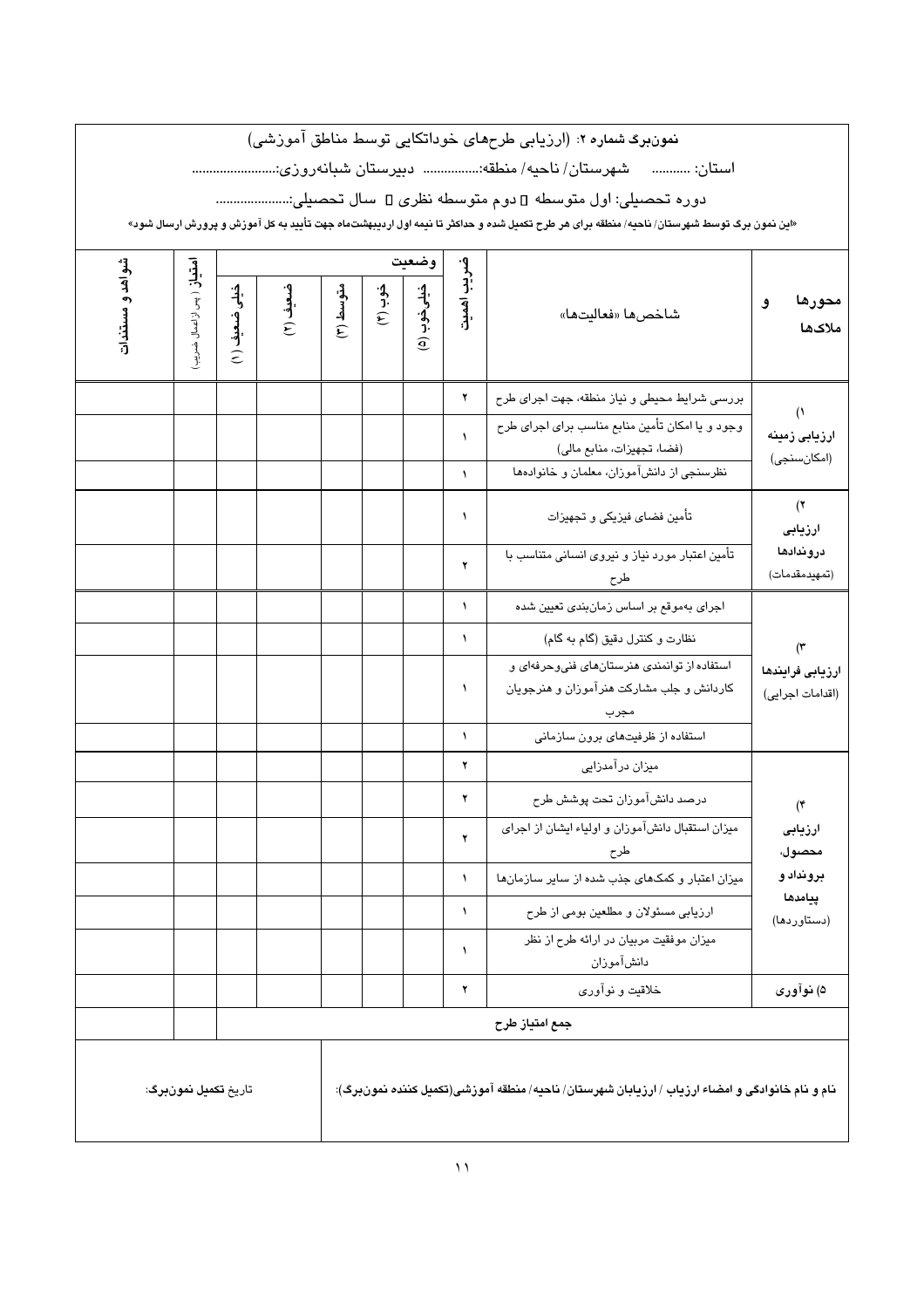| تهرست مدارس سبابه روزي مجري طرحهاي حودانحايي استان سان تحصيني<br>«این نمونبرگ با اطلاعات تمامی مدارس مجری طرحهای خوداتکایی استان توسط اداره کل آموزش و پرورش تکمیل شده و حداکثر تا نیمه اول<br>بهمن ماه به دفاتر آموزش و پرورش دوره اول متوسطه/دوره دوم متوسطه نظری ارسال شود» |                                          |                                     |       |                              |                                                           |          |       |                      |
|--------------------------------------------------------------------------------------------------------------------------------------------------------------------------------------------------------------------------------------------------------------------------------|------------------------------------------|-------------------------------------|-------|------------------------------|-----------------------------------------------------------|----------|-------|----------------------|
| عناوين طرحهاى<br>ايران،هارت<br>اجراشده                                                                                                                                                                                                                                         | عناوين<br>طرحهاى<br>خوداتكايي<br>اجراشده | نام و نام<br>خانوادگی<br>مدير مدرسه | جنسيت | دوره                         | كد دبيرستان                                               | دبيرستان | منطقه | رديف                 |
|                                                                                                                                                                                                                                                                                |                                          |                                     |       |                              |                                                           |          |       | ١                    |
|                                                                                                                                                                                                                                                                                |                                          |                                     |       |                              |                                                           |          |       | $\blacktriangledown$ |
|                                                                                                                                                                                                                                                                                |                                          |                                     |       |                              |                                                           |          |       | ٣                    |
|                                                                                                                                                                                                                                                                                |                                          |                                     |       |                              |                                                           |          |       | ۴                    |
|                                                                                                                                                                                                                                                                                |                                          |                                     |       |                              |                                                           |          |       | ۵                    |
|                                                                                                                                                                                                                                                                                |                                          |                                     |       |                              |                                                           |          |       | $\pmb{\varphi}$      |
|                                                                                                                                                                                                                                                                                |                                          |                                     |       |                              |                                                           |          |       | $\checkmark$         |
|                                                                                                                                                                                                                                                                                |                                          |                                     |       |                              |                                                           |          |       | ۸                    |
|                                                                                                                                                                                                                                                                                |                                          |                                     |       |                              |                                                           |          |       | ٩                    |
|                                                                                                                                                                                                                                                                                |                                          |                                     |       |                              |                                                           |          |       | $\mathcal{L}$        |
|                                                                                                                                                                                                                                                                                |                                          |                                     |       |                              |                                                           |          |       | ۱۱                   |
|                                                                                                                                                                                                                                                                                |                                          |                                     |       |                              |                                                           |          |       | ۱۲                   |
|                                                                                                                                                                                                                                                                                |                                          |                                     |       |                              |                                                           |          |       | ۱۳                   |
|                                                                                                                                                                                                                                                                                |                                          |                                     |       |                              |                                                           |          |       | ۱۴                   |
|                                                                                                                                                                                                                                                                                |                                          |                                     |       |                              |                                                           |          |       | ۱۵                   |
|                                                                                                                                                                                                                                                                                |                                          |                                     |       |                              |                                                           |          |       | ۱۶                   |
|                                                                                                                                                                                                                                                                                |                                          |                                     |       |                              |                                                           |          |       | ۱۷                   |
|                                                                                                                                                                                                                                                                                |                                          |                                     |       |                              |                                                           |          |       | ۱۸                   |
|                                                                                                                                                                                                                                                                                |                                          |                                     |       |                              |                                                           |          |       | ۱۹                   |
|                                                                                                                                                                                                                                                                                |                                          |                                     |       |                              |                                                           |          |       | $\pmb{\gamma}$ .     |
| مدیرکل آموزش و پرورش استان                                                                                                                                                                                                                                                     |                                          |                                     |       | معاون آموزش متوسطه<br>تاريخ: | رئیس ادارہ/ کارشناس مسئول مدارس<br>شبانەروزى و نمونەدولتى |          |       |                      |
|                                                                                                                                                                                                                                                                                | مهر و امضاء                              |                                     |       | امضا:                        | تاريخ:<br>امضا:                                           |          |       |                      |

ِ فهرستِ مدارس شيانه, وزي محري طرحهاي خوداتِکابي استان... ... سال تحصيك

نمونبرگ شماره ۳

 $\mathcal{N}$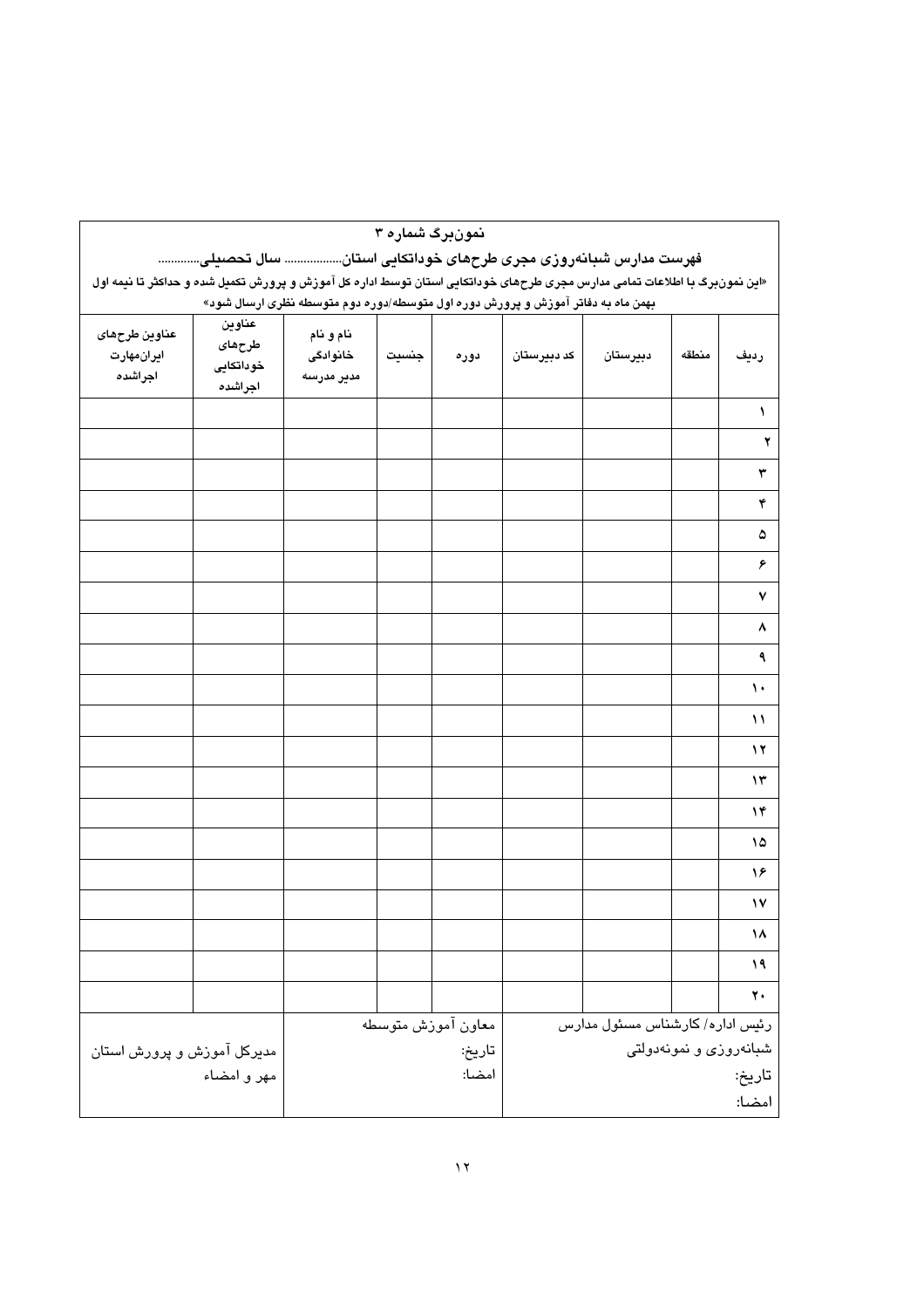«نمون برگ شماره ٤»

فهرست فضلی مدارس مجری طرحهای خوداتکایی (ویژه گزارش اداره کل آموزش و پرورش به ستاد)

استان: .............. سال تحصيلى ...........

«این نمون برگ با اطلاعات تمامی مدارس مجری طرحهای خوداتکایی استان، توسط اداره کل آموزش و پرورش استان تکمیل .<br>| شده و حداکثر تا نیمه اول تیرماه به دفاتر آموزش دوره اول متوسطه و دوره دوم متوسطه نظری ارسال شود.»

| امتياز كسب شده<br>(از۱۱۰ امتیاز) | عناوين طرحهاى<br>ايران،هارت اجراشده | عناوين طرحهاى<br>خوداتكايي اجراشده           | نام و نام<br>خانوادگی مدیر<br>مدرسه | جنسيت | ادوره | دبيرستان | منطقه | رديف                   |
|----------------------------------|-------------------------------------|----------------------------------------------|-------------------------------------|-------|-------|----------|-------|------------------------|
|                                  |                                     |                                              |                                     |       |       |          |       | $\lambda$              |
|                                  |                                     |                                              |                                     |       |       |          |       | $\mathbf{r}$           |
|                                  |                                     |                                              |                                     |       |       |          |       | $\pmb{\curlyvee}$      |
|                                  |                                     |                                              |                                     |       |       |          |       | $\mathbf{\hat{r}}$     |
|                                  |                                     |                                              |                                     |       |       |          |       | ۵                      |
|                                  |                                     |                                              |                                     |       |       |          |       | ۶                      |
|                                  |                                     |                                              |                                     |       |       |          |       | $\check{\mathbf{v}}$   |
|                                  |                                     |                                              |                                     |       |       |          |       | ٨                      |
|                                  |                                     |                                              |                                     |       |       |          |       | ٩                      |
|                                  |                                     |                                              |                                     |       |       |          |       | $\mathcal{N}$          |
|                                  |                                     |                                              |                                     |       |       |          |       | $\mathcal{N}$          |
|                                  |                                     |                                              |                                     |       |       |          |       | $\mathbf{y}$           |
|                                  |                                     |                                              |                                     |       |       |          |       | $\mathcal{N}$          |
|                                  |                                     |                                              |                                     |       |       |          |       | $\mathcal{N}$          |
|                                  |                                     |                                              |                                     |       |       |          |       | ۱۵                     |
|                                  |                                     |                                              |                                     |       |       |          |       | ۱۶                     |
|                                  |                                     |                                              |                                     |       |       |          |       | $\mathsf{N}$           |
|                                  |                                     |                                              |                                     |       |       |          |       | ۱۸                     |
|                                  |                                     |                                              |                                     |       |       |          |       | ۱۹                     |
|                                  |                                     |                                              |                                     |       |       |          |       | $\mathbf{r}$           |
|                                  |                                     |                                              |                                     |       |       |          |       | ۲۱                     |
|                                  |                                     |                                              |                                     |       |       |          |       | $\mathbf{y}$           |
|                                  |                                     |                                              |                                     |       |       |          |       | $\mathbf{Y}\mathbf{Y}$ |
|                                  |                                     |                                              |                                     |       |       |          |       | ۲۴                     |
|                                  | معاون آموزش متوسطه                  | رئیس اداره / کارشناس مسئول مدارس شبانهروزی و |                                     |       |       |          |       |                        |
|                                  |                                     | نمونەدولتى                                   |                                     |       |       |          |       |                        |
|                                  |                                     | تاريخ:                                       |                                     |       |       |          |       |                        |
|                                  |                                     | امضا:                                        |                                     |       |       |          |       |                        |